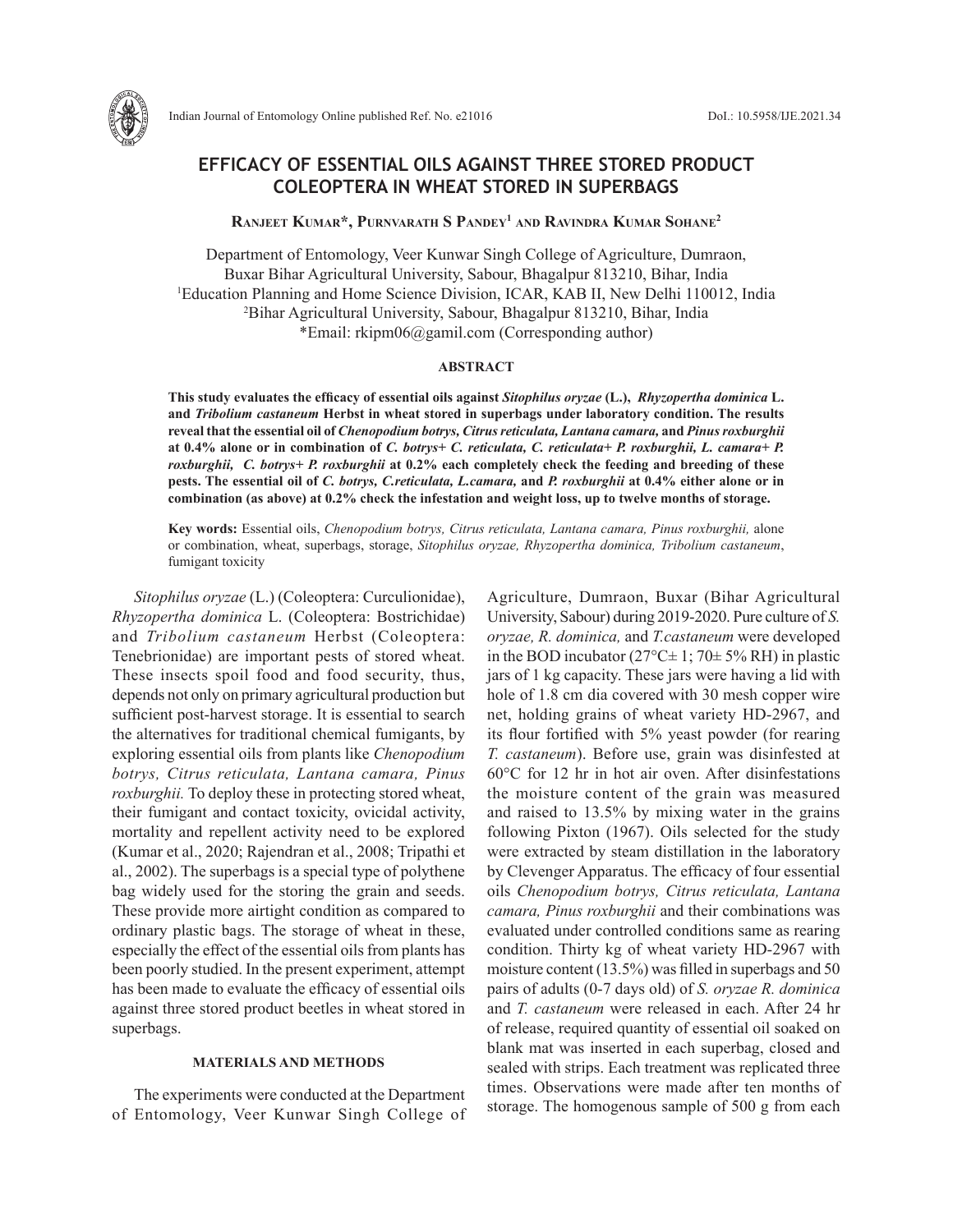| Table 1. Efficacy of essential oils on the storage pests after use in superbags on wheat |  |
|------------------------------------------------------------------------------------------|--|
|                                                                                          |  |

| S.No.                    | <b>Essential oils</b>                                                      | Con.          | Combi           | After 10 months of      |                          | After 12 months of       |                          |
|--------------------------|----------------------------------------------------------------------------|---------------|-----------------|-------------------------|--------------------------|--------------------------|--------------------------|
|                          |                                                                            | $\frac{0}{0}$ | $\frac{0}{0}$   | storage                 |                          | storage                  |                          |
|                          |                                                                            |               |                 | Adult                   | $\overline{\frac{0}{0}}$ | Adult                    | $\overline{\frac{0}{0}}$ |
|                          |                                                                            |               |                 | emerged                 | inhibition               | emerged                  | inhibition               |
| 1                        | Chenopodium botrys                                                         | 0.4           | S. oryzae       | 0.0(0.0)                | 0.0(0.0)                 | 0.0(0.0)                 | 0.0(0.0)                 |
| $\overline{c}$           | Citrus reticulata                                                          | 0.4           |                 | 0.0(0.0)                | 0.0(0.0)                 | 0.0(0.0)                 | 0.0(0.0)                 |
| 3                        | Lantana camara                                                             | 0.4           |                 | 0.0(0.0)                | 0.0(0.0)                 | 0.0(0.0)                 | 0.0(0.0)                 |
| $\overline{\mathcal{L}}$ | Pinus roxburghii                                                           | 0.4           |                 | 0.0(0.0)                | 0.0(0.0)                 | 0.0(0.0)                 | 0.0(0.0)                 |
| $\frac{5}{6}$            | Chenopodium botrys+ Citrus reticulata                                      | 0.4           | 0.2E            | 0.0(0.0)                | 100.00                   | 0.0(0.0)                 | 100.00                   |
|                          | Chenopodium botrys+ Lantana camara                                         | 0.4           | 0.2E            | 4.8(1.6)                | 72.42                    | 15.0(2.1)                | 57.56                    |
| $\sqrt{ }$               | Chenopodium botrys+ Pinus roxburghii                                       | 0.4           | 0.2E            | 0.0(0.0)                | 100.00                   | 0.0(0.0)                 | 100.00                   |
| 8                        | Citrus reticulate+ Lantana camara                                          | 0.4           | 0.2E            | 0.8(0.6)                | 96.14                    | 4.7(1.6)                 | 89.73                    |
| 9                        | Citrus reticulate+ Pinus roxburghii                                        | 0.4           | $0.2\mathrm{E}$ | 0.0(0.0)                | 100.00                   | 0.0(0.0)                 | 100.00                   |
| 10<br>11                 | Lantana camara + Pinus roxburghii<br>Untreated control                     | 0.4           | 0.2E            | 0.0(0.0)<br>10.7(1.9)   | 100.00<br>0.0            | 0.0(0.0)<br>28.0(3.3)    | 100.00<br>0.0            |
|                          | $S.Em. \pm$                                                                |               |                 | 0.72                    |                          | 0.63                     |                          |
|                          | $CD (p=0.05)$                                                              |               |                 | 1.88                    |                          | 1.77                     |                          |
|                          |                                                                            | R. dominica   |                 |                         |                          |                          |                          |
| 1                        | Chenopodium botrys                                                         | 0.4           |                 | 0.0(0.0)                | 100.00                   | 0.0(0.0)                 | 100.00                   |
| $\overline{c}$           | Citrus reticulata                                                          | 0.4           |                 | 0.0(0.0)                | 100.00                   | 0.0(0.0)                 | 100.00                   |
| $\mathfrak{Z}$           | Lantana camara                                                             | 0.4           |                 | 0.0(0.0)                | 100.00                   | 0.0(0.0)                 | 100.00                   |
| $\overline{4}$           | Pinus roxburghii                                                           | 0.4           |                 | 0.0(0.0)                | 100.00                   | 0.0(0.0)                 | 100.00                   |
| 5                        | Chenopodium botrys+ Citrus reticulata                                      | 0.4           | 0.2E            | 0.0(0.0)                | 100.00                   | 0.0(0.0)                 | 100.00                   |
| 6                        | Chenopodium botrys+ Lantana camara                                         | 0.4           | 0.2E            | 0.0(0.0)                | 100.00                   | 0.0(0.0)                 | 100.00                   |
| $\boldsymbol{7}$         | Chenopodium botrys+ Pinus roxburghii                                       | 0.4           | 0.2E            | 0.0(0.0)                | 100.00                   | 0.0(0.0)                 | 100.00                   |
| 8<br>9                   | Citrus reticulate+ Lantana camara<br>Citrus reticulate+ Pinus roxburghii   | 0.4<br>0.4    | 0.2E<br>0.2E    | 0.0(0.0)                | 100.00<br>100.00         | 0.0(0.0)                 | 100.00<br>100.00         |
| 10                       | Lantana camara+ Pinus roxburghii                                           | 0.4           | 0.2E            | 0.0(0.0)<br>0.0(0.0)    | 100.00                   | 0.0(0.0)<br>0.0(0.0)     | $100.00\,$               |
| 11                       | Untreated control                                                          |               |                 | 29.0(2.7)               | 0.0                      | 34.0(2.9)                | 0.0                      |
|                          | $S.Em. \pm$                                                                |               |                 | 0.41                    |                          | 0.46                     |                          |
|                          | $CD (p=0.05)$                                                              |               |                 | 1.23                    |                          | 1.27                     |                          |
|                          |                                                                            |               | T. castaneum    |                         |                          |                          |                          |
| 1                        | Chenopodium botrys                                                         | 0.4           |                 | 0.0(0.0)                | 100.00                   | 0.0(0.0)                 | 100.00                   |
| $\overline{c}$           | Citrus reticulata                                                          | 0.4           |                 | 0.0(0.0)                | 100.00                   | 0.0(0.0)                 | 100.00                   |
| 3                        | Lantana camara                                                             | 0.4           |                 | 0.0(0.0)                | 100.00                   | 0.0(0.0)                 | 100.00                   |
| $\overline{4}$           | Pinus roxburghii                                                           | 0.4           |                 | 0.0(0.0)                | 100.00                   | 0.0(0.0)                 | 100.00                   |
| 5                        | Chenopodium botrys+ Citrus reticulata                                      | 0.4           | 0.2E            | 0.0(0.0)                | 100.00                   | 0.0(0.0)                 | 100.00                   |
| 6                        | Chenopodium botrys+ Lantana camara                                         | 0.4           | 0.2E            | 0.0(0.0)                | 100.00                   | 0.0(0.0)                 | 100.00                   |
| $\boldsymbol{7}$<br>8    | Chenopodium botrys+ Pinus roxburghii<br>Citrus reticulate + Lantana camara | 0.4<br>0.4    | 0.2E<br>0.2E    | 0.0(0.0)<br>0.0(0.0)    | 100.00<br>100.00         | 0.0(0.0)<br>0.0(0.0)     | 100.00<br>100.00         |
| 9                        | Citrus reticulate+ Pinus roxburghii                                        | 0.4           | 0.2E            | 0.0(0.0)                | 100.00                   | 0.0(0.0)                 | 100.00                   |
| 10                       | Lantana camara+ Pinus roxburghii                                           | 0.4           | 0.2E            | 0.0(0.0)                | 100.00                   | 0.0(0.0)                 | 100.00                   |
| 11                       | Untreated control                                                          |               |                 | 11.8(2.3)               | 0.0                      | 12.7(2.4)                | 0.0                      |
|                          | $S.Em. \pm$                                                                |               |                 | 0.26                    |                          | 0.36                     |                          |
|                          | $CD (p=0.05)$                                                              |               |                 | 0.77                    |                          | 0.98                     |                          |
| S. No.                   | <b>Essential oils</b>                                                      | Con.          | Combi           | After10 months of       |                          | After 12 months of       |                          |
|                          |                                                                            | $\%$          | $\%$            | storage                 |                          | storage                  |                          |
|                          |                                                                            |               |                 | $\frac{0}{6}$           | $\overline{\frac{0}{0}}$ | $\overline{\frac{0}{0}}$ | $\overline{\frac{0}{0}}$ |
|                          |                                                                            |               |                 |                         |                          |                          |                          |
| $\mathbf{1}$             | Chenopodium botrys                                                         | 0.4           |                 | Infestation<br>0.0(0.0) | Weight loss<br>0.0(0.0)  | Infestation<br>0.0(0.0)  | Weight loss<br>0.0(0.0)  |
| $\overline{c}$           | Citrus reticulata                                                          | 0.4           |                 | 0.0(0.0)                | 0.0(0.0)                 | 0.0(0.0)                 | 0.0(0.0)                 |
| 3                        | Lantana camara                                                             | 0.4           |                 | 0.0(0.0)                | 0.0(0.0)                 | 0.0(0.0)                 | 0.0(0.0)                 |
| 4                        | Pinus roxburghii                                                           | 0.4           |                 | 0.0(0.0)                | 0.0(0.0)                 | 0.0(0.0)                 | 0.0(0.0)                 |
| 5                        | Chenopodium botrys+ Citrus reticulata                                      | 0.4           | 0.2E            | 0.0(0.0)                | 0.0(0.0)                 | 0.0(0.0)                 | 0.0(0.0)                 |
| 6                        | Chenopodium botrys+ Lantana camara                                         | 0.4           | 0.2E            | 0.0(0.0)                | 0.0(0.0)                 | 0.0(0.0)                 | 0.0(0.0)                 |
| 7                        | Chenopodium botrys+ Pinus roxburghii                                       | 0.4           | 0.2E            | 0.94(0.7)               | 0.6(0.3)                 | 1.82(0.8)                | 0.14(0.1)                |
| $\,$ $\,$                | Citrus reticulate+ Lantana camara                                          | 0.4           | 0.2E            | 0.83(0.3)               | 0.3(0.1)                 | 0.87(0.4)                | 0.25(0.2)                |
| 9                        | Citrus reticulate+ Pinus roxburghii                                        | 0.4           | 0.2E            | 0.3(0.1)                | 0.3(0.1)                 | 0.04(0.3)                | 0.0(0.0)                 |
| 10                       | Lantana camara+ Pinus roxburghii                                           | 0.4           | 0.2E            | 0.0(0.0)                | 0.0(0.0)                 | 0.0(0.0)                 | 0.0(0.0)                 |
| 11                       | Untreated control                                                          |               |                 | 09.63(2.8)              | 0.97(0.7)                | 12.78(2.8)               | 0.23(0.4)                |
|                          | $S.Em. \pm$                                                                |               |                 | 0.11                    | 0.38                     | 0.25                     | 0.26                     |
|                          | $CD (p=0.05)$                                                              |               |                 | 0.45                    | 0.96                     | 0.76                     | 0.77                     |

Infestation and weight loss due to infestation of *S. oryzae, R.dominica*and *T. castaneum* in wheat stored in superbags Data in parentheses indicate log (X+1) transformed value; E= Each